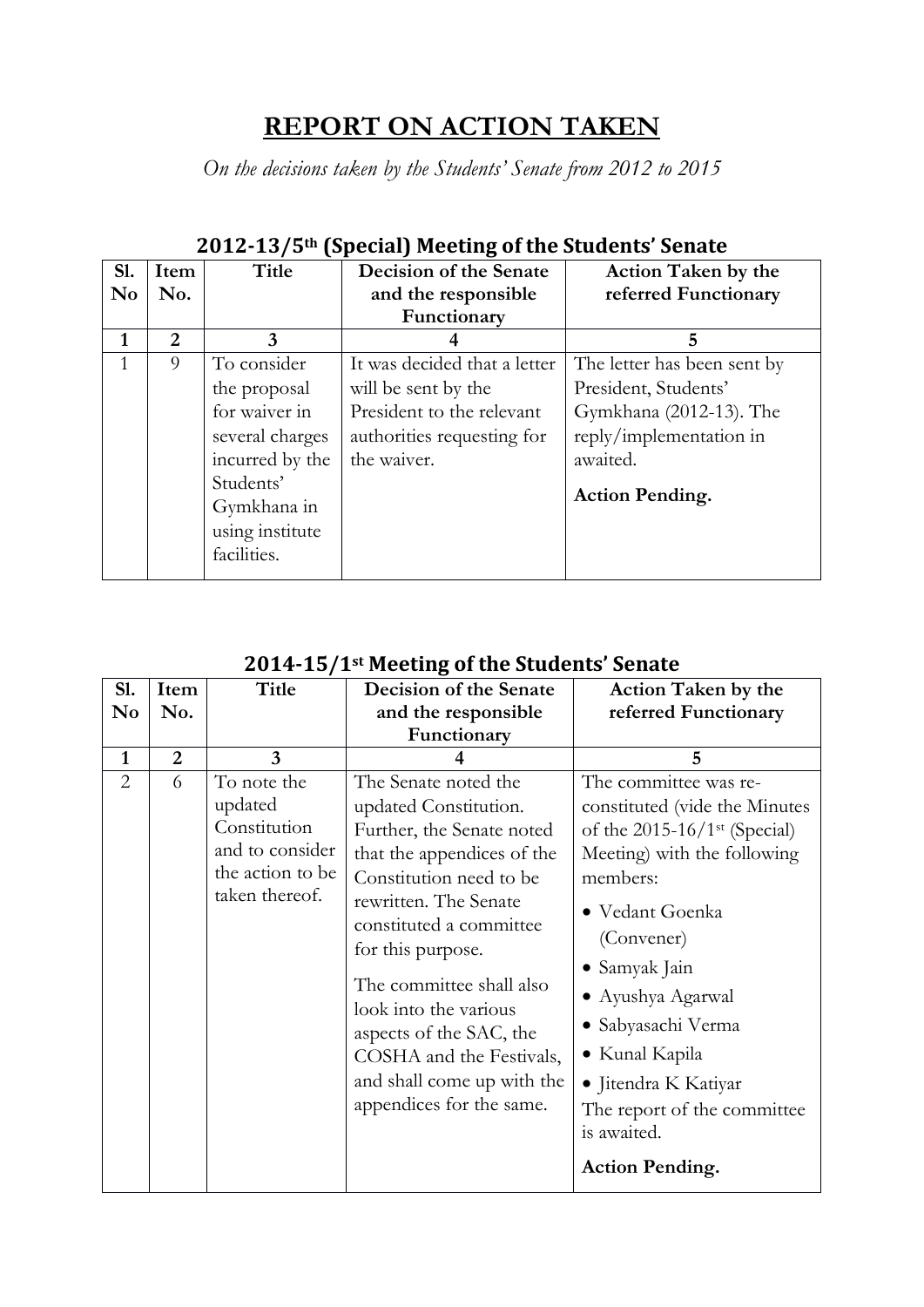|   | 2  | 3                |                          |                               |
|---|----|------------------|--------------------------|-------------------------------|
| 3 | 14 | To consider the  | The Senate decided to    | The item has been referred to |
|   |    | attendance       | refer the item to the    | the PGSAC for                 |
|   |    | monitoring       | PGSAC for consideration. | consideration. Reply is       |
|   |    | system of PG     |                          | awaited.                      |
|   |    | students and its |                          |                               |
|   |    | effect on their  |                          | The meeting of the PGSAC      |
|   |    | fellowship.      |                          | has happened but the item     |
|   |    |                  |                          | could not be taken up due to  |
|   |    |                  |                          | urgency of other items        |
|   |    |                  |                          |                               |
|   |    |                  |                          | <b>Action Pending</b>         |

## **2014-15/2nd Meeting of the Students' Senate**

#### **2014-15/1st (Special) Meeting of the Students' Senate**

| 1              | $\overline{2}$ | 3                                                                                                 | $\boldsymbol{4}$                                                                                                                                                                                          | 5                                                                                                                                                                                                                                                                                            |
|----------------|----------------|---------------------------------------------------------------------------------------------------|-----------------------------------------------------------------------------------------------------------------------------------------------------------------------------------------------------------|----------------------------------------------------------------------------------------------------------------------------------------------------------------------------------------------------------------------------------------------------------------------------------------------|
| $\overline{4}$ | 7              | To formulate the<br>student opinion<br>on the Student<br>Feedback taken<br>after every<br>course. | The item was referred to a<br>joint meeting of the SAC<br>for consideration.                                                                                                                              | The agenda was dropped by<br>the senate in its $2015-16/1$ <sup>st</sup><br>(Special) Meeting; however<br>the chairperson was asked to<br>update the senate about<br>further action in this regard.                                                                                          |
| 5              | 10             | To consider the<br>problems during<br>pre-registration.                                           | The Senate discussed the<br>item in detail and decided<br>the following:<br>• A request shall be sent<br>by the Chairman to the<br>Dean, Academic Affairs<br>regarding OARS.<br>• A request shall be sent | <b>Action Pending.</b><br>The letter (S-<br>SENATE/CHAIR/14-<br>$15/30$ ) has been sent.<br>Some suggestions have been<br>implemented while others<br>have been rejected. The<br>Senate is requested to<br>reconsider the item<br>appropriately.<br><b>Action Pending.</b><br>The letter (S- |
|                |                |                                                                                                   | to the Director that the<br>process of time-tabling<br>for the next semester be                                                                                                                           | SENATE/CHAIR/14-<br>15/38) has been sent. Reply is<br>awaited.                                                                                                                                                                                                                               |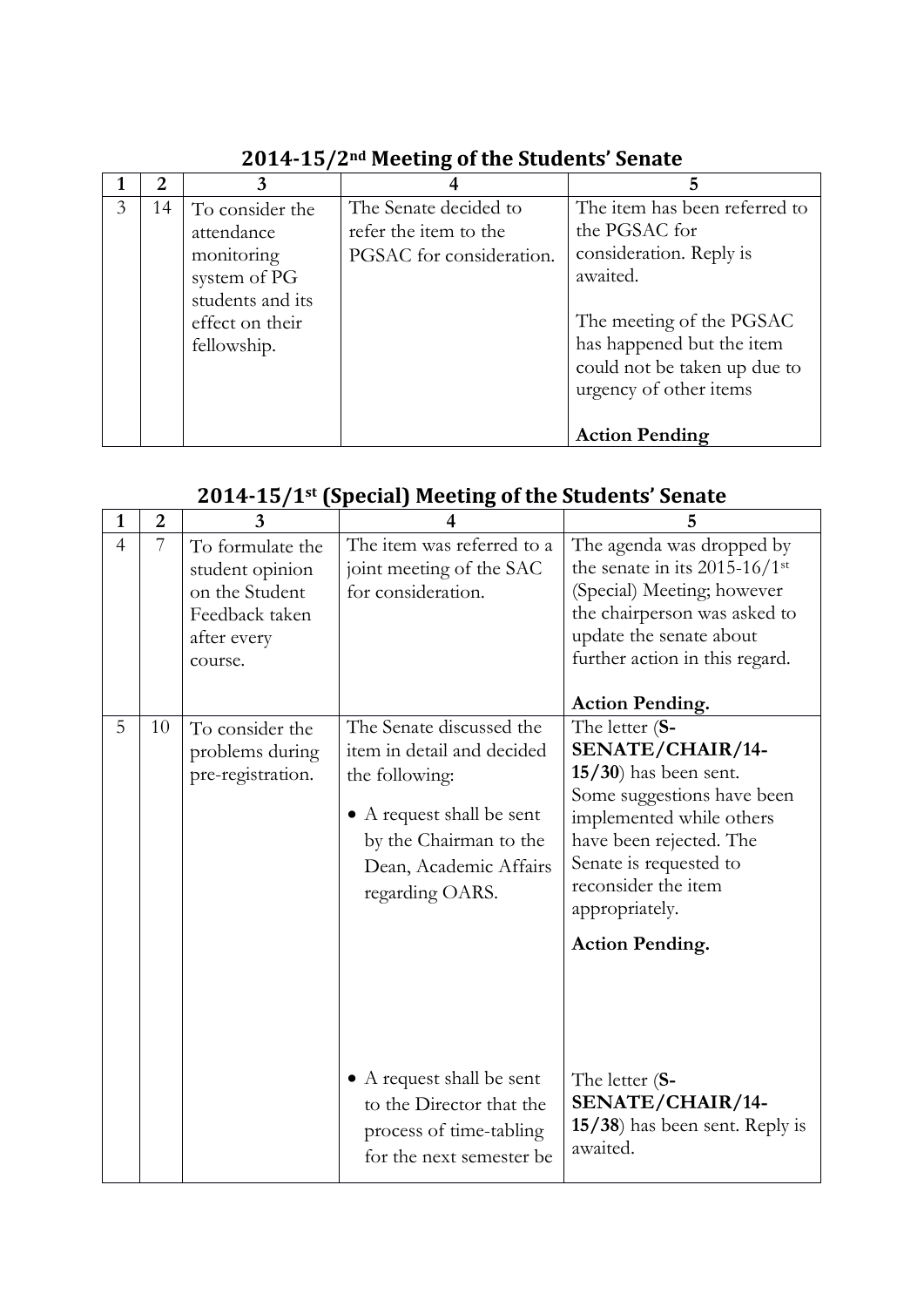|  | done earlier than it is | <b>Action Pending.</b> |
|--|-------------------------|------------------------|
|  | done right now.         |                        |

# **2014-15/3rd Meeting of the Students' Senate**

|   | $\overline{2}$ | 3                                                                                                                       | 4                                                                                                                                                                                                  | 5                                                                                                                                                                                                                                                                         |
|---|----------------|-------------------------------------------------------------------------------------------------------------------------|----------------------------------------------------------------------------------------------------------------------------------------------------------------------------------------------------|---------------------------------------------------------------------------------------------------------------------------------------------------------------------------------------------------------------------------------------------------------------------------|
| 6 | 5              | To note the<br>decisions taken<br>by the Senate<br>over the mailing<br>list since the last<br>Meeting of the<br>Senate. | The Senate made the<br>following decisions over<br>the mailing list:<br>• The Senate constituted a<br>fact-finding committee<br>to look into irregularities<br>in the finances of<br>Techkriti'14. | The Senate constituted the<br>following committee:<br>$\bullet$ Anant Mundra<br>• Mohd. Dawood<br>• Ahmed Sameer<br>· V. Srinivasan<br>• Karthik Balasundaram<br>(Convener)<br>• Siddharth Vishwanath<br>Report of the committee is<br>awaited.<br><b>Action Pending.</b> |

## **2014-15/2nd (Special) Meeting of the Students' Senate**

| 1 | $\overline{2}$ | 3                                 | Δ                          | 5                      |
|---|----------------|-----------------------------------|----------------------------|------------------------|
| 7 | 14             | To consider the                   | The Senate was informed    | <b>Action Pending.</b> |
|   |                | financial situation               | that Antaragni'13 was in a |                        |
|   |                | of Antaragni'13<br>and consequent | deficit of Rs. 5 Lakh.     |                        |
|   |                | action.                           | After discussion, it was   |                        |
|   |                |                                   | agreed that:               |                        |
|   |                |                                   | • Rs. 1.5 Lakh from the    |                        |
|   |                |                                   | surplus in the             |                        |
|   |                |                                   | Gymkhana account           |                        |
|   |                |                                   | shall be transferred to    |                        |
|   |                |                                   | Antaragni'13.              |                        |
|   |                |                                   | · Rs. 1 Lakh will be       |                        |
|   |                |                                   | provided by                |                        |
|   |                |                                   | Antaragni'14 to cover      |                        |
|   |                |                                   | the deficit.               |                        |
|   |                |                                   | • The remaining amount     |                        |
|   |                |                                   | shall be added to the      |                        |
|   |                |                                   | dues of the Core Team,     |                        |
|   |                |                                   | Antaragni'13.              |                        |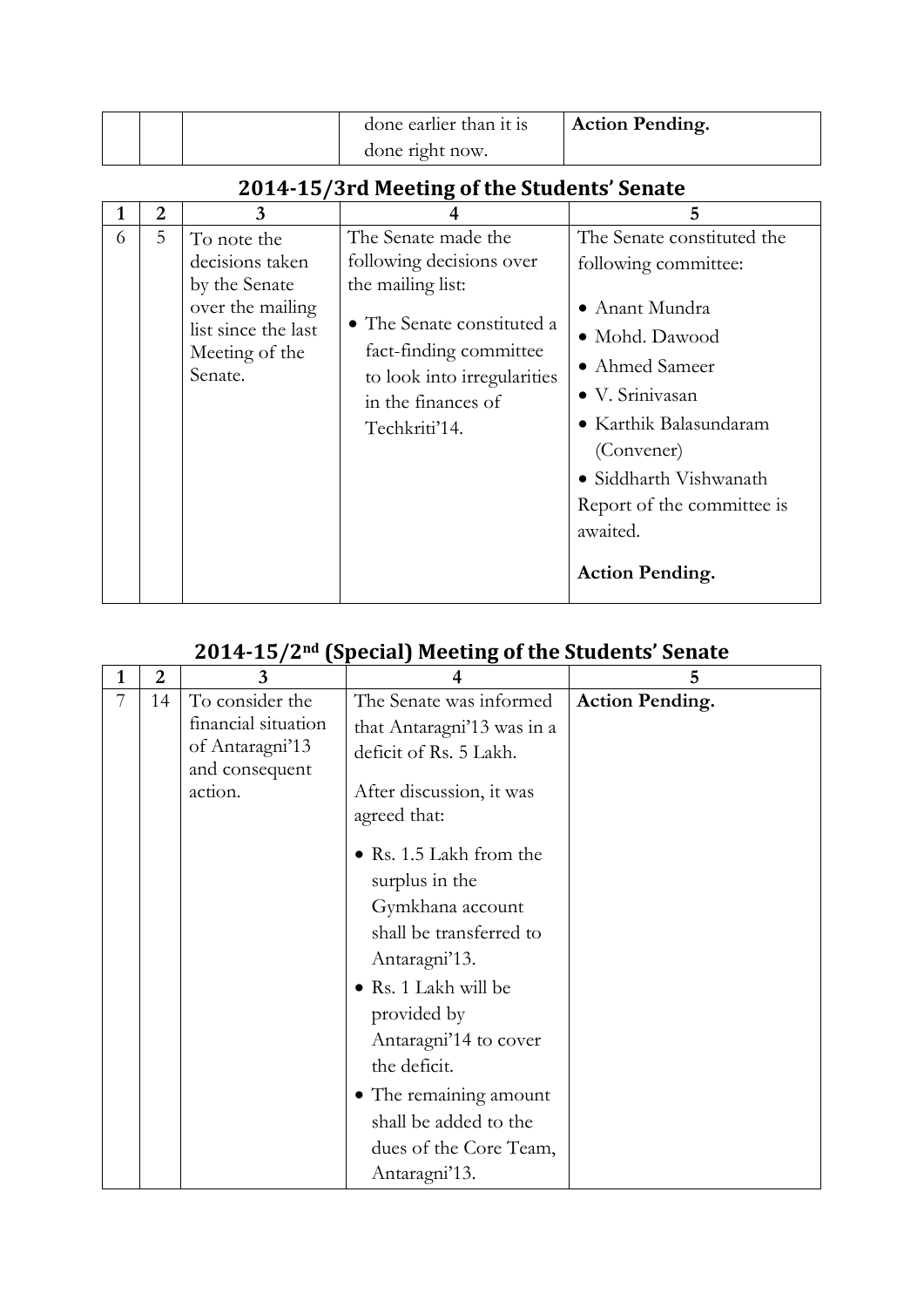|   |    |                                                                                                                 | The Senate further<br>directed the Festival<br>Coordinators to submit<br>the final Finance Report<br>of Antaragni'13.                                                                                       |                                                                                                                                                                                                                                                                                                                                                                                                 |
|---|----|-----------------------------------------------------------------------------------------------------------------|-------------------------------------------------------------------------------------------------------------------------------------------------------------------------------------------------------------|-------------------------------------------------------------------------------------------------------------------------------------------------------------------------------------------------------------------------------------------------------------------------------------------------------------------------------------------------------------------------------------------------|
| 8 | 18 | To consider the<br>response of the<br>Legal Cell<br>regarding the issue<br>of<br>Entrepreneurship<br>on campus. | After consideration, it was<br>agreed that a committee<br>shall be formed to look<br>into the possibility of<br>supporting students who<br>wish to engage in<br>entrepreneurial activities<br>in some form. | The following committee was<br>constituted (vide the Minutes<br>of the $2014-15/2nd$ (Special)<br>Meeting) by the Senate:<br>• Samarth Bansal (Convener)<br>• Abhimanyu Arora<br>• Avish Rana<br>$\bullet$ Pranay Jain<br>• Samyak Jain<br>The committee submitted its<br>interim report in the 2015-<br>$16/1$ <sup>st</sup> Meeting. The final<br>report is awaited<br><b>Action Pending.</b> |

# **2014-15/4th Meeting of the Students' Senate**

|   | 2 | 3                                 |                                                                                                                                                                                             |                                                                                                          |
|---|---|-----------------------------------|---------------------------------------------------------------------------------------------------------------------------------------------------------------------------------------------|----------------------------------------------------------------------------------------------------------|
| 9 |   | To consider the<br>pre-conduction | During the course of the<br>presentation, the General                                                                                                                                       | The Post-conduction report<br>was submitted and accepted                                                 |
|   |   | report of<br>Takneek'14.          | Secretary, Science and<br><b>Technology Council</b><br>announced that a Student<br>level Grievance Redressal<br>Committee (SGRC) shall<br>also be constituted for<br>Takneek'14. The report | by the Senate with some<br>changes, in its 2015-16/1st<br>(Special) Meeting.<br><b>Action Completed.</b> |
|   |   |                                   | was accepted by the<br>Senate, with the above<br>change.                                                                                                                                    |                                                                                                          |

# **2014-15/3rd (Special) Meeting of the Students' Senate**

|  | 11 To consider the | The proposed Festival                      | The Festival Manual is |
|--|--------------------|--------------------------------------------|------------------------|
|  |                    | proposed Festival   Manual was accepted by | currently under the    |
|  | Manual.            | the Senate after a few                     |                        |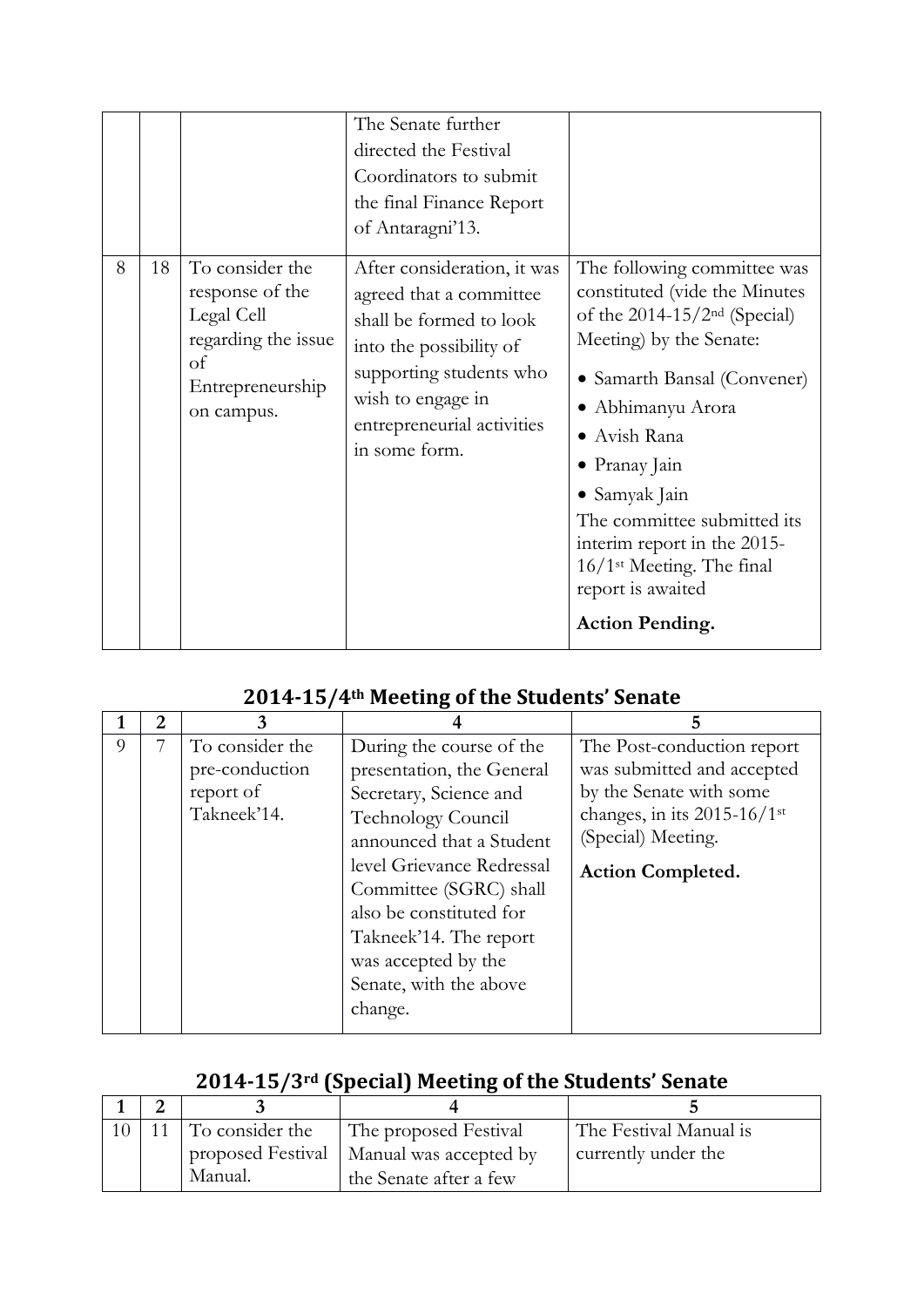|    |    |                                                                                                    | changes. The Senate<br>further directed the<br>Chairperson to forward<br>the Manual to the GFAC<br>and Dean, Students'<br>Affairs for further<br>discussion and<br>consideration.                                                                                     | consideration of the GFAC.<br><b>Action Pending.</b>                                       |
|----|----|----------------------------------------------------------------------------------------------------|-----------------------------------------------------------------------------------------------------------------------------------------------------------------------------------------------------------------------------------------------------------------------|--------------------------------------------------------------------------------------------|
| 11 | 12 | To consider the<br>issue of Lost and<br>Found during<br>mid-semester and<br>end-semester<br>exams. | The Senate agreed that a<br>request shall be sent to the<br>Deputy Director from the<br>Chairperson requesting<br>that funds be allocated for<br>the Bag-tags in the<br>Library, along with a<br>request to make this a<br>permanent practice during<br>examinations. | The letter has been sent.<br>Reply/implementation is<br>awaited.<br><b>Action Pending.</b> |

#### **2014-15/5th Meeting of the Students' Senate**

| 3                 |                                                                                                                                                                                                                                                                                                                                         | 5                      |
|-------------------|-----------------------------------------------------------------------------------------------------------------------------------------------------------------------------------------------------------------------------------------------------------------------------------------------------------------------------------------|------------------------|
| To consider the   | The President, Students'                                                                                                                                                                                                                                                                                                                | <b>Action Pending.</b> |
| student           | Gymkhana is, ex-officio, the                                                                                                                                                                                                                                                                                                            |                        |
| representation in | only student member in                                                                                                                                                                                                                                                                                                                  |                        |
| the Institute     | the Institute Advisory                                                                                                                                                                                                                                                                                                                  |                        |
| Advisory          | Committee.                                                                                                                                                                                                                                                                                                                              |                        |
| Committee.        | The Senate discussed the<br>proposal and agreed to<br>expand the student<br>representation in the IAC.<br>Thus, the Senate decided<br>that a request shall be sent<br>by the President, Students'<br>Gymkhana to the Director<br>& Chairman, IAC that the<br>IAC be expanded and the<br>Chairperson, Students'<br>Senate also be made a |                        |
|                   |                                                                                                                                                                                                                                                                                                                                         | member of the IAC.     |

## **2014-15/4th (Special) Meeting of the Students' Senate**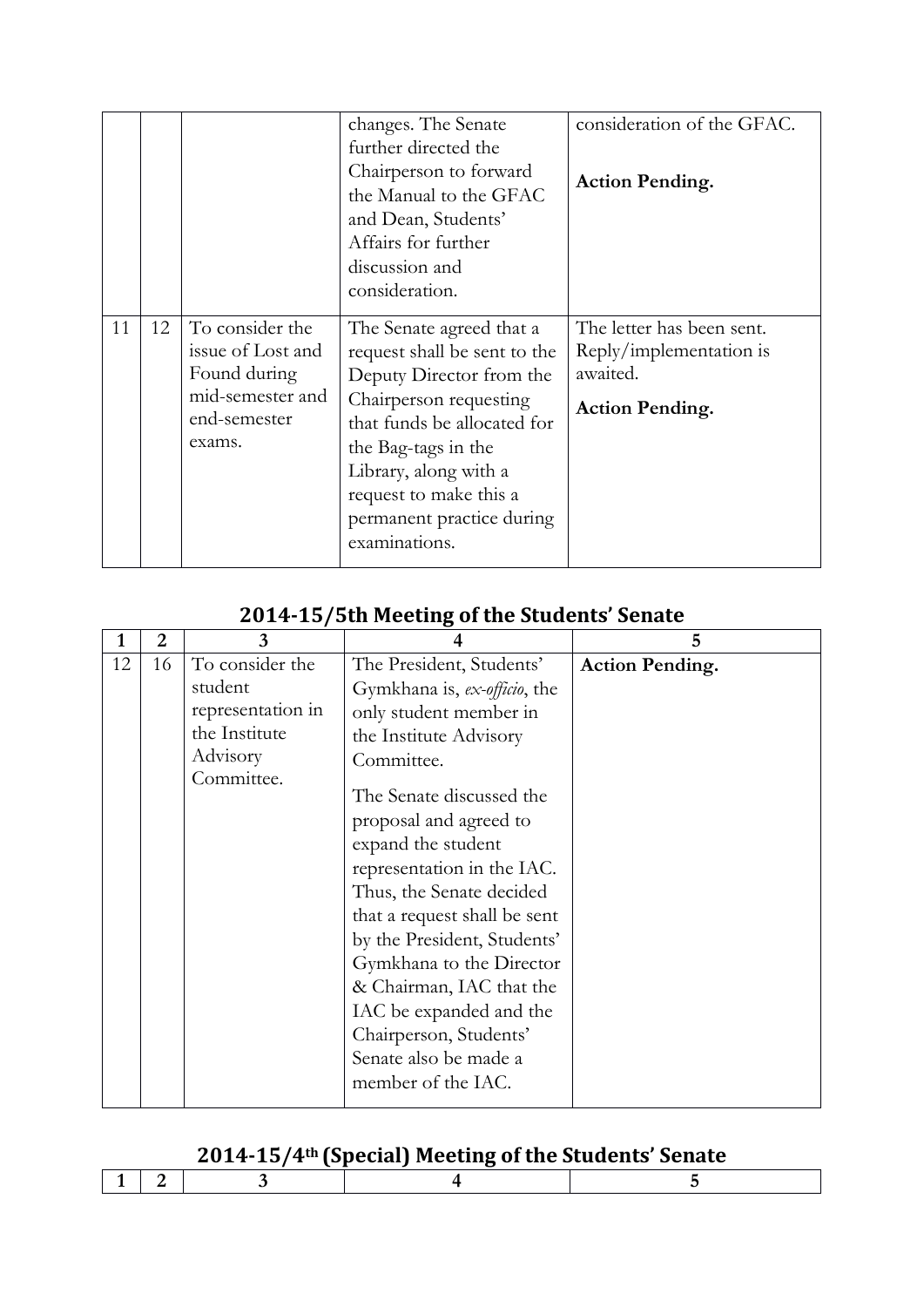| 13 | $\overline{2}$ | Announcements                                                                                                        | The following                                                                                                                                                                                                                                                                                                               | The President informed that                                                                                                                                                                                                                                            |
|----|----------------|----------------------------------------------------------------------------------------------------------------------|-----------------------------------------------------------------------------------------------------------------------------------------------------------------------------------------------------------------------------------------------------------------------------------------------------------------------------|------------------------------------------------------------------------------------------------------------------------------------------------------------------------------------------------------------------------------------------------------------------------|
|    |                | and Remarks                                                                                                          | announcements were                                                                                                                                                                                                                                                                                                          | a preliminary report is                                                                                                                                                                                                                                                |
|    |                |                                                                                                                      | admitted by the                                                                                                                                                                                                                                                                                                             | awaited from IWD.                                                                                                                                                                                                                                                      |
|    |                |                                                                                                                      | Chairperson:<br>• The President, Students'<br>Gymkhana announced<br>that a Users' Committee<br>has been constituted for<br>a Students' Lounge<br>under the Lecture Hall<br>Complex. In that<br>regard, he requested<br>that a committee be<br>constituted to assist him<br>for the work related to<br>the Users' Committee. | The ad-hoc subcommittee<br>was re-constituted (vide<br>Minutes of the 2015-16/1st<br>(Special) Meeting) with the<br>members:<br>• Gautam Pratap Singh<br>(Chair)<br>• Prateek Mishra<br>• Shubham Atreja<br>• Chirag Jha<br>The report of the committee<br>is awaited. |
|    |                |                                                                                                                      |                                                                                                                                                                                                                                                                                                                             | <b>Action Pending.</b>                                                                                                                                                                                                                                                 |
|    |                |                                                                                                                      |                                                                                                                                                                                                                                                                                                                             |                                                                                                                                                                                                                                                                        |
| 14 | 7              | To consider the<br>pre-conduction<br>report of Green<br>Opus.                                                        | The Senate accepted the<br>pre-conduction report<br>with some changes.                                                                                                                                                                                                                                                      | The Post-conduction report<br>was submitted and accepted<br>by the Senate in its 2015-<br>16/1 <sup>st</sup> (Special) Meeting.                                                                                                                                        |
|    |                |                                                                                                                      |                                                                                                                                                                                                                                                                                                                             | <b>Action Completed.</b>                                                                                                                                                                                                                                               |
| 15 | 8              | To consider the<br>issue submitted by<br>the President<br>regarding<br>convocation<br>prizes.                        | The Senate discussed the<br>issue and agreed that a<br>request shall be sent from<br>the Chairperson to the<br>Chairman, SSPC<br>requesting that the SSPC<br>look into updating the<br>rules of the convocation<br>prizes for the year 2015.                                                                                | The letter $(S-$<br>SENATE/CHAIR/14-<br>15/86) has been sent. Reply<br>is awaited.<br><b>Action Pending.</b>                                                                                                                                                           |
| 16 | 9              | To consider the<br>proposal to<br>expand the usage<br>of mailing lists for<br>official purposes<br>by the Institute. | The Senate accepted the<br>proposal as presented.<br>The Senate directed the<br>Chairperson to compile a<br>list of all bodies for which<br>such a mailing list would<br>be useful and decided that<br>a letter shall be sent by the                                                                                        | The committee was<br>constituted (vide Minutes of<br>the $2015-16/1$ <sup>st</sup> Meeting)<br>with the following members:<br>• Sparsh Grover<br>· Richa Agarwal (Chair)<br>· Jitendra Katiyar                                                                         |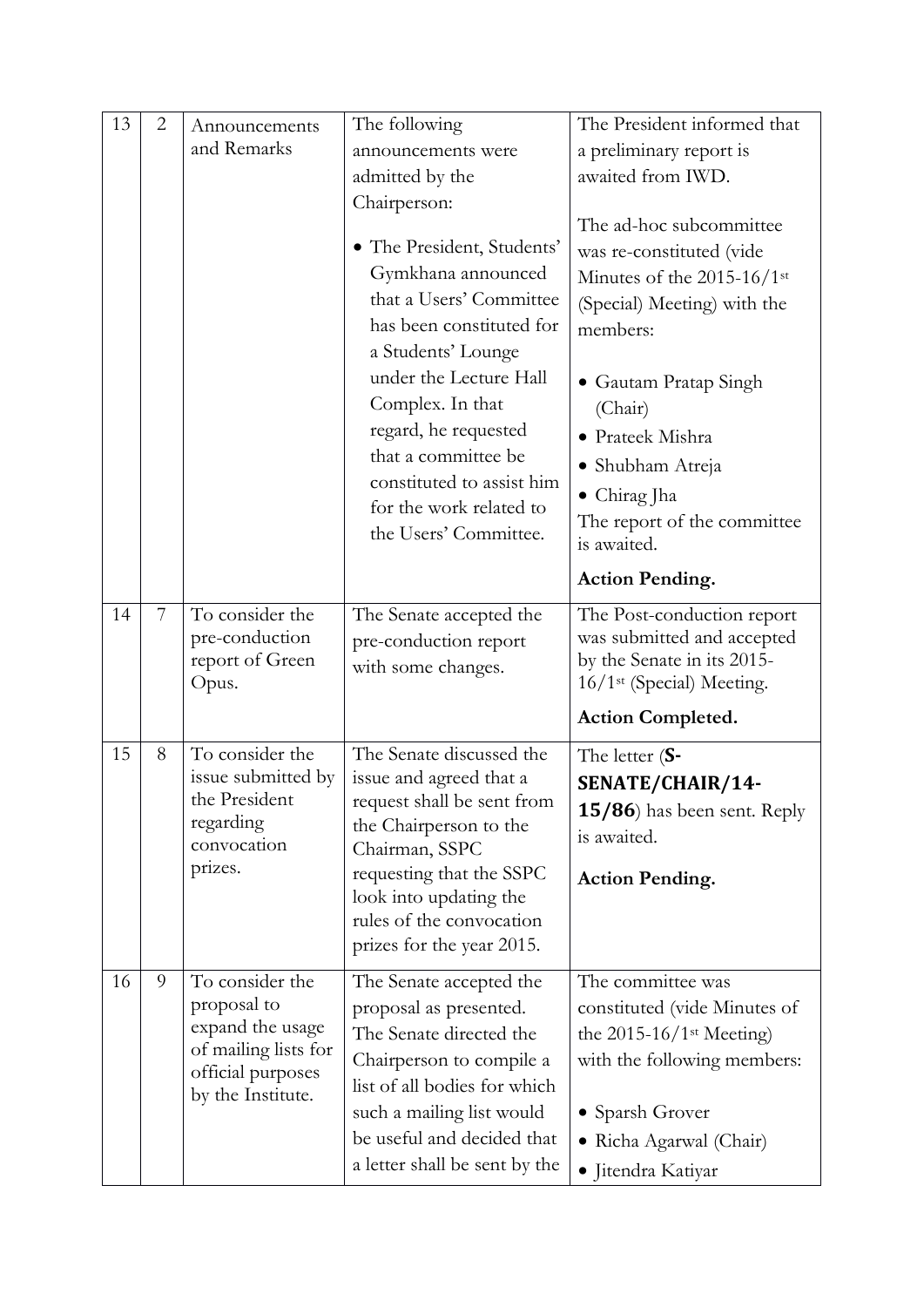| Chairperson to the                           | • Kshitij Sareen             |
|----------------------------------------------|------------------------------|
| Director requesting for                      | • Ashish Aggarwal            |
| this facility.                               | Report from the committee is |
| Later, a committee was<br>made to assist the | awaited.                     |
| Chairperson in the task.                     | <b>Action Pending.</b>       |

| $\mathbf{1}$ | $\overline{2}$ | 3                                                                                                                                                                        | 4                                                                                                                                                                                                                                                                                                                                                                                | 5                                                                                                                                                                                                                                                |
|--------------|----------------|--------------------------------------------------------------------------------------------------------------------------------------------------------------------------|----------------------------------------------------------------------------------------------------------------------------------------------------------------------------------------------------------------------------------------------------------------------------------------------------------------------------------------------------------------------------------|--------------------------------------------------------------------------------------------------------------------------------------------------------------------------------------------------------------------------------------------------|
| 17           | 8              | To consider the<br>proposal<br>regarding<br>dispensaries in<br>halls.                                                                                                    | The Senate discussed the<br>proposal in detail. After<br>discussion, the Senate<br>decided to direct the<br>President, Students'<br>Gymkhana to establish the<br>feasibility of the proposal<br>in the region around Hall<br>2, especially in the new<br>Hall 12 that is in the<br>process of construction,<br>and to inform the Senate<br>appropriately in the next<br>meeting. | An update from President<br>regarding his meeting with<br>HCUC on the issue is<br>awaited.<br><b>Action Pending.</b>                                                                                                                             |
| 18           | 10             | To consider the<br>issue regarding<br>seminars.                                                                                                                          | The Senate considered the<br>issue regarding seminars.<br>After discussion, the<br>Senate directed the<br>Chairperson to request the<br>Head, Computer Centre<br>to consider the matter in<br>the next meeting of the<br>CCCC.                                                                                                                                                   | The letter $(S-$<br>SENATE/CHAIR/14-<br>15/85) had been sent. Reply<br>is awaited.<br><b>Action Pending.</b>                                                                                                                                     |
| 19           | 11             | To consider the<br>preliminary report<br>of the ad-hoc<br>subcommittee<br>constituted to<br>look into<br>automation in the<br>processes of the<br>Students'<br>Gymkhana. | The Senate accepted the<br>report with a few changes.<br>Further, pursuant to the<br>request of the Convener,<br>the Senate reconstituted<br>the committee.                                                                                                                                                                                                                      | The committee was<br>reconstituted (constituted<br>vide Minutes of the 2014-<br>$15/5$ <sup>th</sup> Meeting) with the<br>following members:<br>• Gautam Pratap Singh<br>· Sohil Bansal<br>· Manikanta Reddy<br>• Arpan Agarwal<br>• Samyak Jain |

## **2014-15/6th Meeting of the Students' Senate**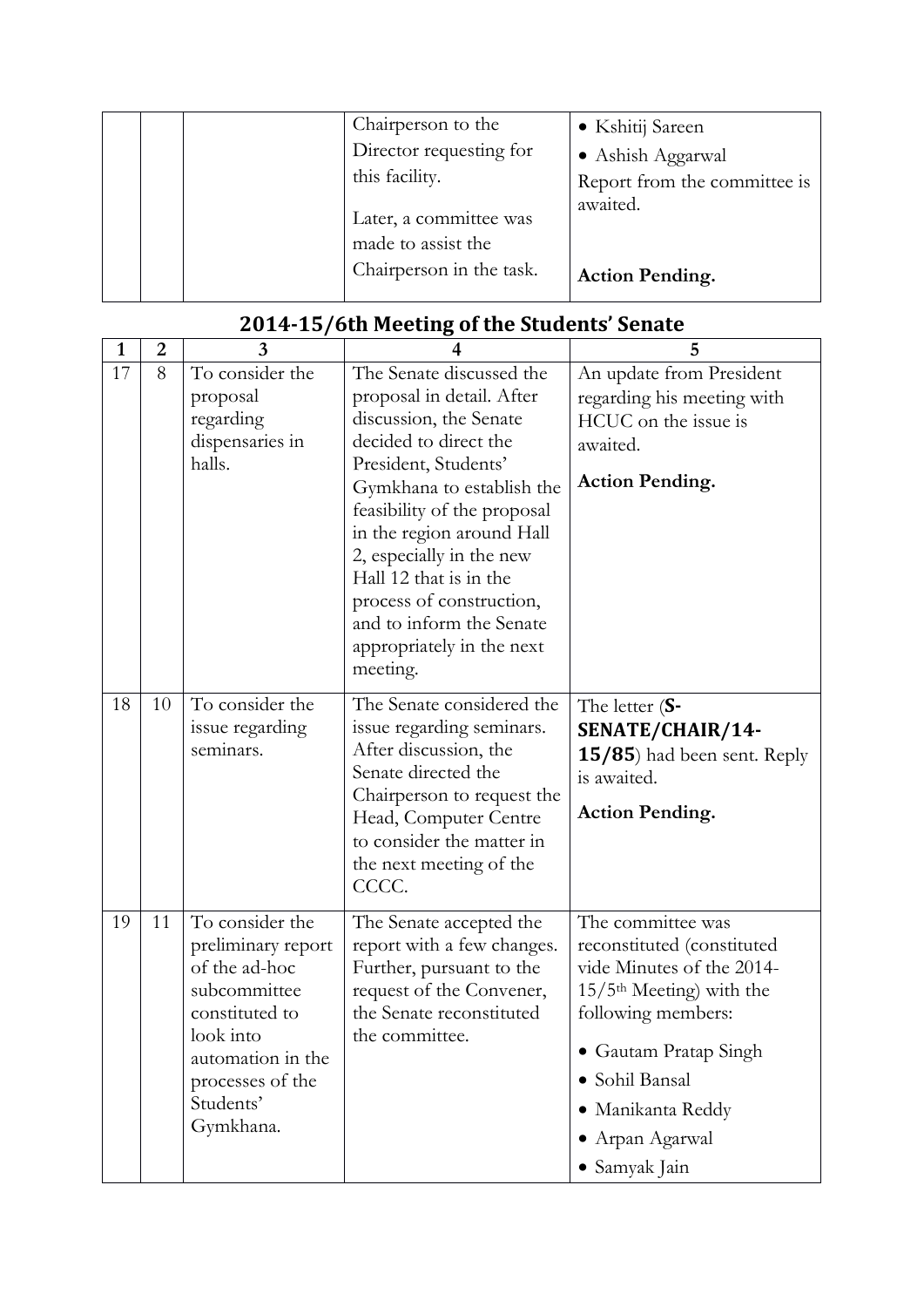|  |  | • Harpreet Singh<br>The final report is awaited. |
|--|--|--------------------------------------------------|
|  |  | <b>Action Pending.</b>                           |

## **2014-15/6th (Special) Meeting of the Students' Senate**

| $\mathbf{1}$ | $\overline{2}$ | 3                                                                                                                 | 4                                                                                                                                                                                                                                                                                                                                                                                                                                                                                                                | 5                                                                                                            |
|--------------|----------------|-------------------------------------------------------------------------------------------------------------------|------------------------------------------------------------------------------------------------------------------------------------------------------------------------------------------------------------------------------------------------------------------------------------------------------------------------------------------------------------------------------------------------------------------------------------------------------------------------------------------------------------------|--------------------------------------------------------------------------------------------------------------|
| 20           | 14             | To consider the<br>Finance report of<br>Techkriti'14.                                                             | The Senate noted that a<br>few bills were still to be<br>cleared. Given this, the<br>Senate provisionally<br>accepted the report, with<br>the caveat that the Festival<br>Coordinator/Head,<br>Finance shall update the<br>Senate when all bills are<br>settled, failing which the<br>Senate shall reconsider the<br>report.                                                                                                                                                                                     | An update on the bills is<br>awaited.<br><b>Action Pending.</b>                                              |
| 21           | 16             | To re-consider the<br>proposal to have a<br>joint meeting of<br>the Students'<br>Senate and the<br>Faculty Forum. | After discussion, the<br>Senate decided the<br>following:<br>• The proposal to have a<br>joint meeting shall be<br>dropped.<br>• Instead, a proposal to<br>constitute a joint<br>committee of 40<br>members (20 student<br>members and 20 faculty<br>members) to look into<br>the issue of a lack of<br>faculty-student<br>interaction shall be sent<br>by the Chairperson,<br>Students' Senate to the<br>Convener, Faculty<br>Forum.<br>• If the proposal is<br>accepted by the Faculty<br>Forum, the Students' | The letter $(S-$<br>SENATE/CHAIR/14-<br>15/84) had been sent. Reply<br>is awaited.<br><b>Action Pending.</b> |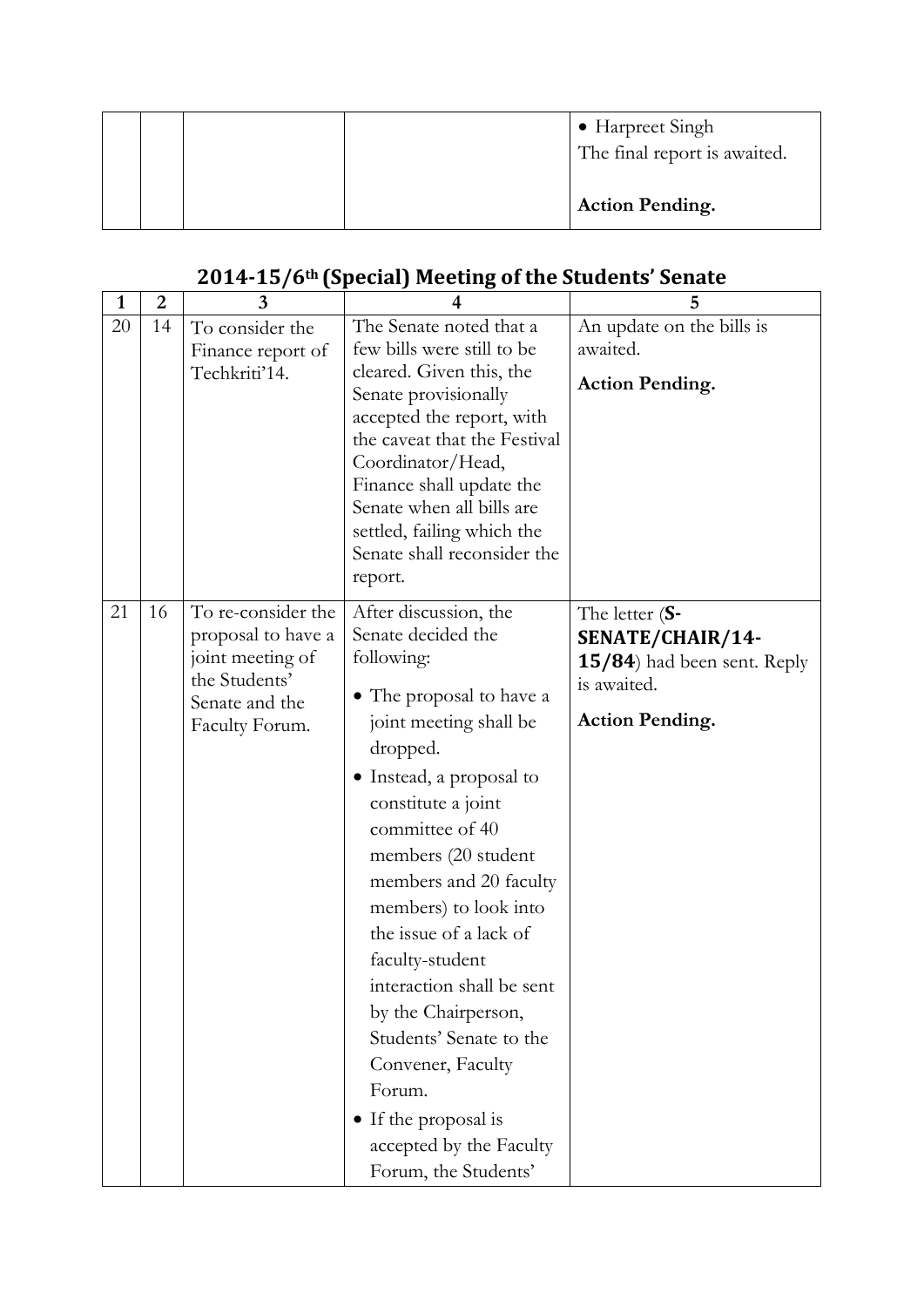|  | Senate shall discuss the |  |
|--|--------------------------|--|
|  | opinion and stand of     |  |
|  | the students to be       |  |
|  | clarified before the     |  |
|  | meetings of the joint    |  |
|  | committee occur.         |  |
|  | • The student members    |  |
|  | of the joint committee   |  |
|  | will be proposed by the  |  |
|  | Nominations              |  |
|  | Committee.               |  |

## **2014-15/7th Meeting of the Students' Senate**

| 22 | 27 | To consider the | The Senate considered the  | The proposal has been         |
|----|----|-----------------|----------------------------|-------------------------------|
|    |    | proposal        | proposal favorably, with a | forwarded to the Dean,        |
|    |    | sponsorship for | few changes, and desired   | Students' Affairs. His action |
|    |    | clubs.          | that the Chairperson       | is awaited.                   |
|    |    |                 | forward the proposal to    |                               |
|    |    |                 | the Dean, Students'        | <b>Action Pending.</b>        |
|    |    |                 | Affairs for his            |                               |
|    |    |                 | consideration.             |                               |
|    |    |                 |                            |                               |

## **2014-15/8th Meeting of the Students' Senate**

| 23 | To consider the<br>list, that will be                                                                                                 | The Senate approved the<br>list and directed the | The letter has been sent by<br>the Chairperson to the          |
|----|---------------------------------------------------------------------------------------------------------------------------------------|--------------------------------------------------|----------------------------------------------------------------|
|    | submitted to the<br>SUGC, of inter-<br>collegiate festivals<br>outside the<br>Institute in which<br>the Gymkhana<br>shall participate | Chairperson to submit the<br>list to the SUGC.   | Chairman, SUGC. Reply is<br>Awaited.<br><b>Action Pending.</b> |

| 24 | 34 | To consider the   | The Senate accepted the     | The letter (S-                 |  |  |
|----|----|-------------------|-----------------------------|--------------------------------|--|--|
|    |    | recommendation    | recommendation of           | SENATE/CHAIR/14-               |  |  |
|    |    | of PGSAC, for     | PGSAC and directed the      | $15/80$ ) had been sent. Reply |  |  |
|    |    | the agenda item   | Chairperson, Students'      | is awaited.                    |  |  |
|    |    | pertaining to the | Senate to write a letter to |                                |  |  |

#### **2014-15/9th Meeting of the Students' Senate**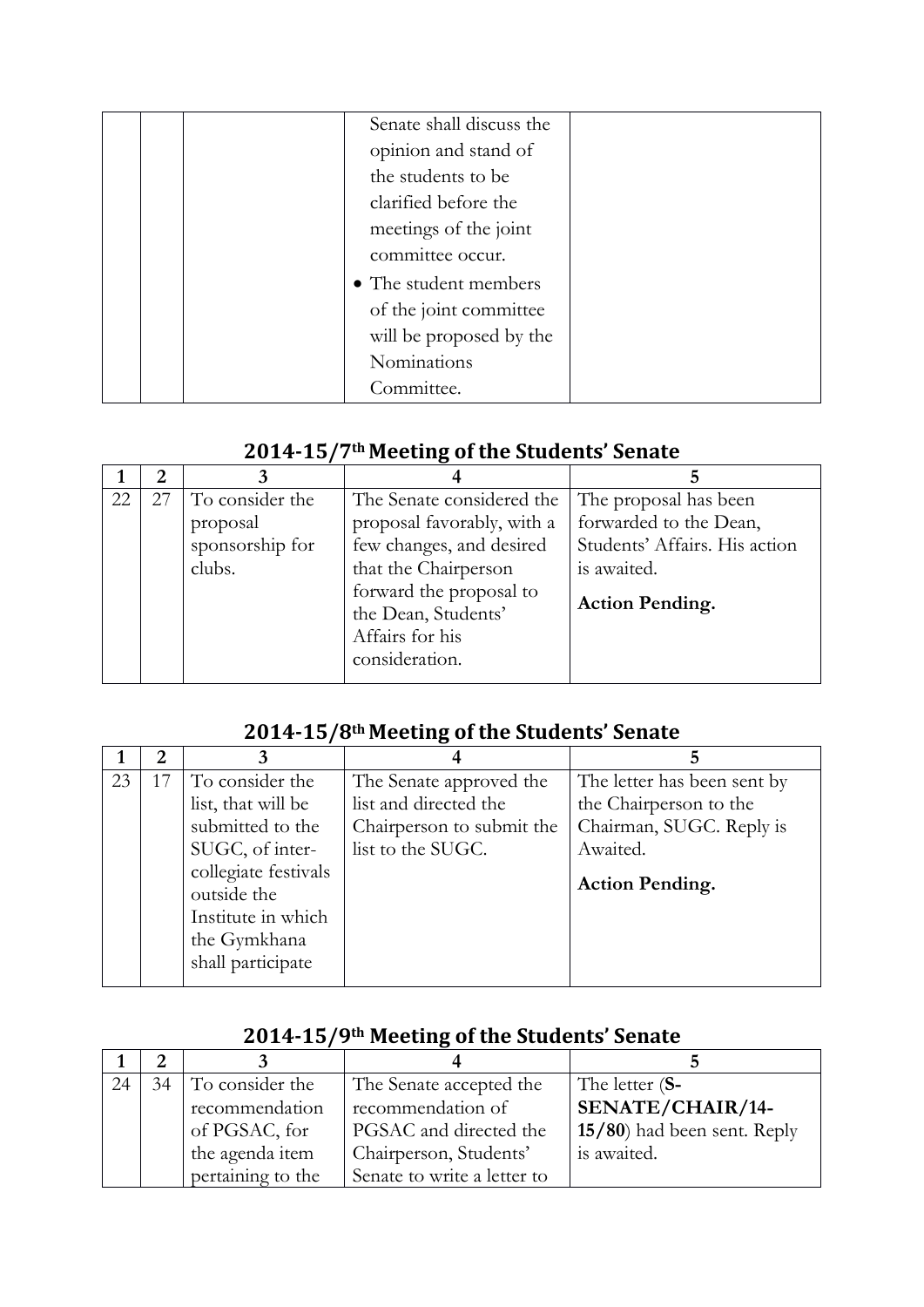|    |    | increment in<br>Research<br>Scholarship for<br>PG<br>Students                                                                                                                                                                                                                                                                                                        | the Dean, Academic<br>Affairs seeking for<br>clarification.                                                           | <b>Action Pending.</b>                                                                                                                                      |
|----|----|----------------------------------------------------------------------------------------------------------------------------------------------------------------------------------------------------------------------------------------------------------------------------------------------------------------------------------------------------------------------|-----------------------------------------------------------------------------------------------------------------------|-------------------------------------------------------------------------------------------------------------------------------------------------------------|
| 25 | 36 | To constitute the<br>panels for the<br>following<br>Gymkhana<br>Awards:<br>i. Outstanding<br>Freshman<br>ii. Cultural<br>Excellence<br>Award<br>iii. Science and<br>Technology<br>Excellence<br>Award<br>iv. Films and<br>Media<br>Excellence<br>Award<br>v. Gymkhana<br>Community<br>Service Award<br>vi. Gymkhana<br>Leadership<br>Award<br>vii. Gymkhana<br>Blues | The item was presented<br>for the consideration of<br>the Senate and the various<br>award panels were<br>constituted. | The Panel Recommendations<br>were submitted and accepted<br>by the Senate in its 2015-<br>16/1 <sup>st</sup> (Special) Meeting.<br><b>Action Completed.</b> |

# **2014-15/8th (Special) Meeting of the Students' Senate**

| 26 | To consider the  | The Senate accepted the | The Post-conduction report            |
|----|------------------|-------------------------|---------------------------------------|
|    | pre-conduction   | report as presented.    | was submitted and accepted            |
|    | report of        |                         | by the Senate in its 2015-            |
|    | Inferno'15.      |                         | 16/1 <sup>st</sup> (Special) Meeting. |
|    |                  |                         | <b>Action Completed.</b>              |
| 27 | To consider pre- | The Senate rejected the | The Post-conduction report            |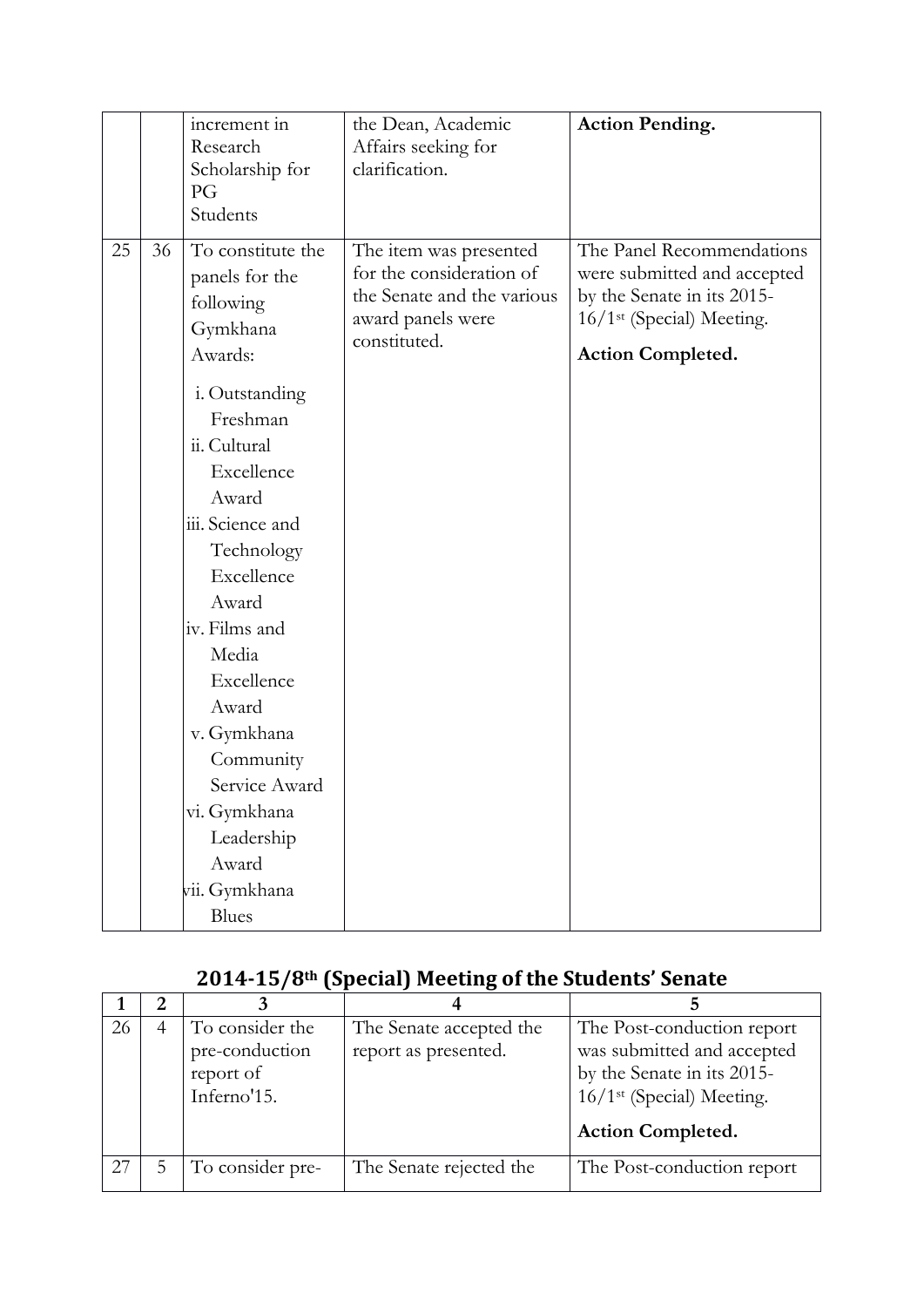|    |   | conduction report<br>of Phase II of<br>Spectrum'15.                                                                                          | report and directed the<br>General Secretary, Films<br>and Media Council to<br>rename this event to<br>Spectrum Film Festival.<br>He was further directed to<br>submit the post<br>conduction report of<br>Spectrum based on the<br>Phase-I only.                                                       | was submitted and accepted<br>by the Senate in its 2015-<br>16/1 <sup>st</sup> Meeting.<br>Action Completed.                                                                                                                                                                                                                                                                                                                  |
|----|---|----------------------------------------------------------------------------------------------------------------------------------------------|---------------------------------------------------------------------------------------------------------------------------------------------------------------------------------------------------------------------------------------------------------------------------------------------------------|-------------------------------------------------------------------------------------------------------------------------------------------------------------------------------------------------------------------------------------------------------------------------------------------------------------------------------------------------------------------------------------------------------------------------------|
| 28 | 6 | To consider pre-<br>conduction report<br>of Green Opus.                                                                                      | The Senate accepted the<br>report as presented.                                                                                                                                                                                                                                                         | The Post-conduction report<br>was submitted and accepted<br>by the Senate in its 2015-<br>16/1 <sup>st</sup> (Special) Meeting.<br><b>Action Completed.</b>                                                                                                                                                                                                                                                                   |
| 29 | 7 | To consider the<br>request by the<br>President,<br>Students'<br>Gymkhana<br>regarding<br>Academics in<br>General<br>Championship<br>$(GC)$ . | The Senate accepted the<br>request and constituted a<br>committee with the<br>mandate of preparing the<br>guidelines for evaluating<br>Academics in GC.<br>The re-constituted<br>committee was directed to<br>submit its report before<br>the commencement of<br>The General<br>Championship (2015-16). | The committee submitted its<br>report in the 2015-16/1st<br>(Special) Meeting.<br>The committee was then re-<br>constituted (vide Minutes of<br>the $2015-16/1$ <sup>st</sup> (Special)<br>Meeting) with the following<br>members:<br>• Gautam Pratap Singh<br>(Chair)<br>· Shubham Atreja<br>• Kunal Kapila<br>• Shubham Pandey<br>• Mohammad Ashraf<br>The report of the committee<br>is awaited.<br><b>Action Pending.</b> |
| 30 | 9 | To consider the<br>post festival<br>finance report of<br>Antaragni'14.                                                                       | The Senate accepted the<br>report as presented and<br>directed the Festival<br>Coordinator, Antaragni'14<br>to update the Senate<br>about the status of the<br>remaining bills, when they                                                                                                               | <b>Updates from Festival</b><br>Coordinator on bills pending.<br><b>Action Pending.</b>                                                                                                                                                                                                                                                                                                                                       |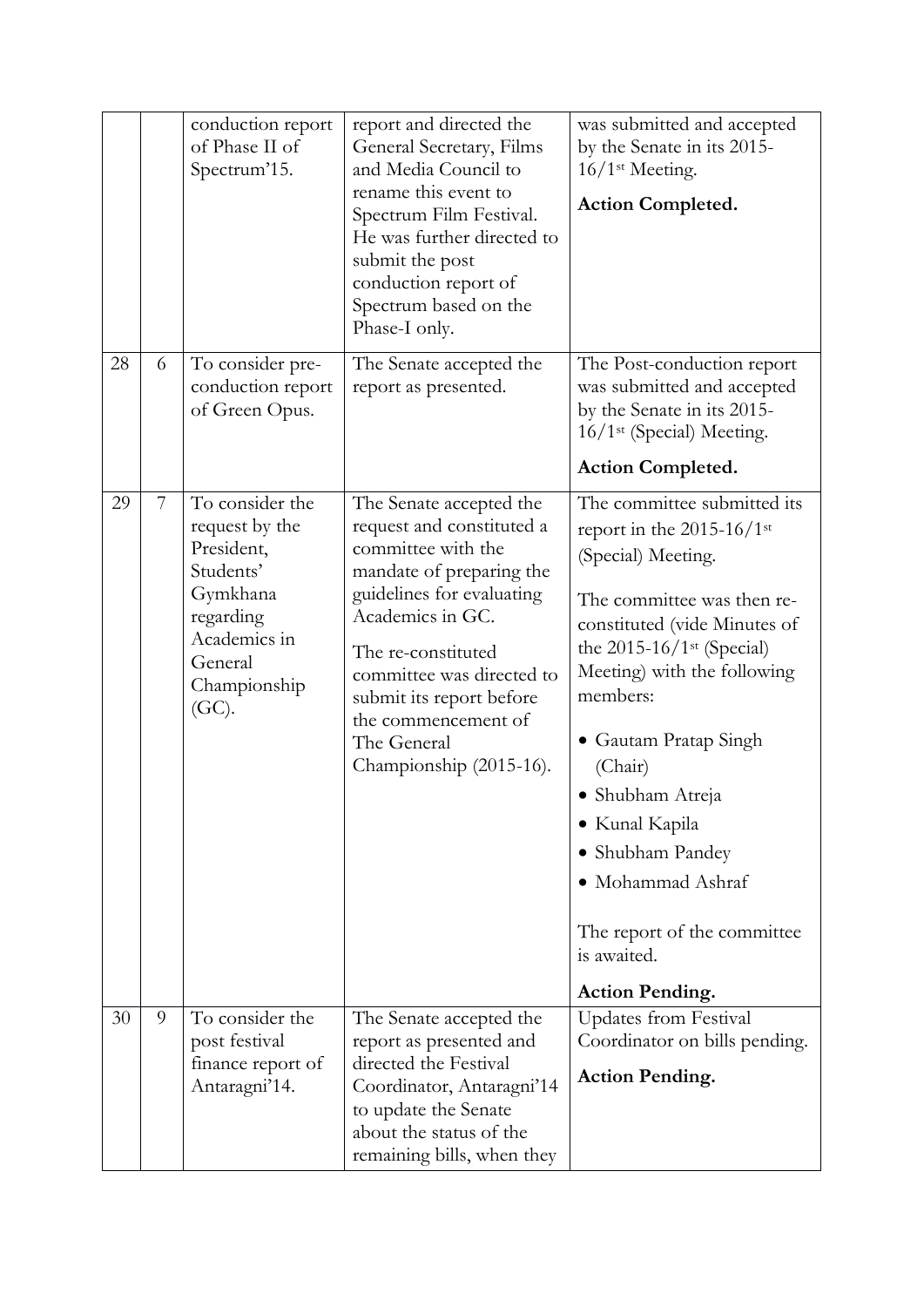| $\mathbf{1}$ | $\overline{2}$ | 3                                  |                                                        | 5                                                               |
|--------------|----------------|------------------------------------|--------------------------------------------------------|-----------------------------------------------------------------|
| 31           | 9              | To consider, for                   | After discussion, the                                  | The Post-conduction report                                      |
|              |                | approval and                       | Senate accepted the report                             | is awaited.                                                     |
|              |                | acceptance, the<br>following pre-  | as presented. Further, the<br>Festival Coordinator was | <b>Action Pending.</b>                                          |
|              |                | conduction                         | directed to submit the                                 |                                                                 |
|              |                | reports of                         | details of the Special Task                            |                                                                 |
|              |                | Techkriti'15:                      | Force as soon as possible.                             |                                                                 |
|              |                | a. Festival                        |                                                        |                                                                 |
|              |                | conduction                         |                                                        |                                                                 |
|              |                | report                             |                                                        |                                                                 |
|              |                | b. Marketing                       |                                                        |                                                                 |
|              |                | report                             |                                                        |                                                                 |
|              |                | c. Proposed                        |                                                        |                                                                 |
|              |                | budget                             |                                                        |                                                                 |
|              |                | d. Security report                 |                                                        |                                                                 |
|              |                | e. Special Task                    |                                                        |                                                                 |
|              |                | Force                              |                                                        |                                                                 |
| 32           | 10             | To consider the                    | The Senate discussed the                               | The proposal is yet to be                                       |
|              |                | update on the                      | proposal and accepted it                               | forwarded to the institute                                      |
|              |                | proposal for a                     | as presented.                                          | administration for their<br>consideration.                      |
|              |                | remedial                           |                                                        |                                                                 |
|              |                | programme for<br>academically      |                                                        | <b>Action Pending.</b>                                          |
|              |                | deficient students.                |                                                        |                                                                 |
|              |                |                                    |                                                        |                                                                 |
| 33           | 13             | To consider the                    | The Senate accepted the                                | Update regarding Udghosh                                        |
|              |                | post-festival<br>Finance Report of | report as presented and<br>directed the Head.          | Finances awaited.                                               |
|              |                | Udghosh'14.                        | Finance to update the                                  | <b>Action Pending.</b>                                          |
|              |                |                                    | Senate when all the bills                              |                                                                 |
|              |                |                                    | are cleared.                                           |                                                                 |
| 34           | 15             | To consider the                    | Since the report had no                                | The Post-conduction report                                      |
|              |                | post conduction                    | details of the finances, the                           | was submitted and accepted                                      |
|              |                | report of Josh'15.                 | Senate directed the<br>Overall Coordinator to re-      | by the Senate with some                                         |
|              |                |                                    | submit the report.                                     | changes, in its $2015-16/1$ <sup>st</sup><br>(Special) Meeting. |
|              |                |                                    |                                                        |                                                                 |
|              |                |                                    |                                                        | <b>Action Completed.</b>                                        |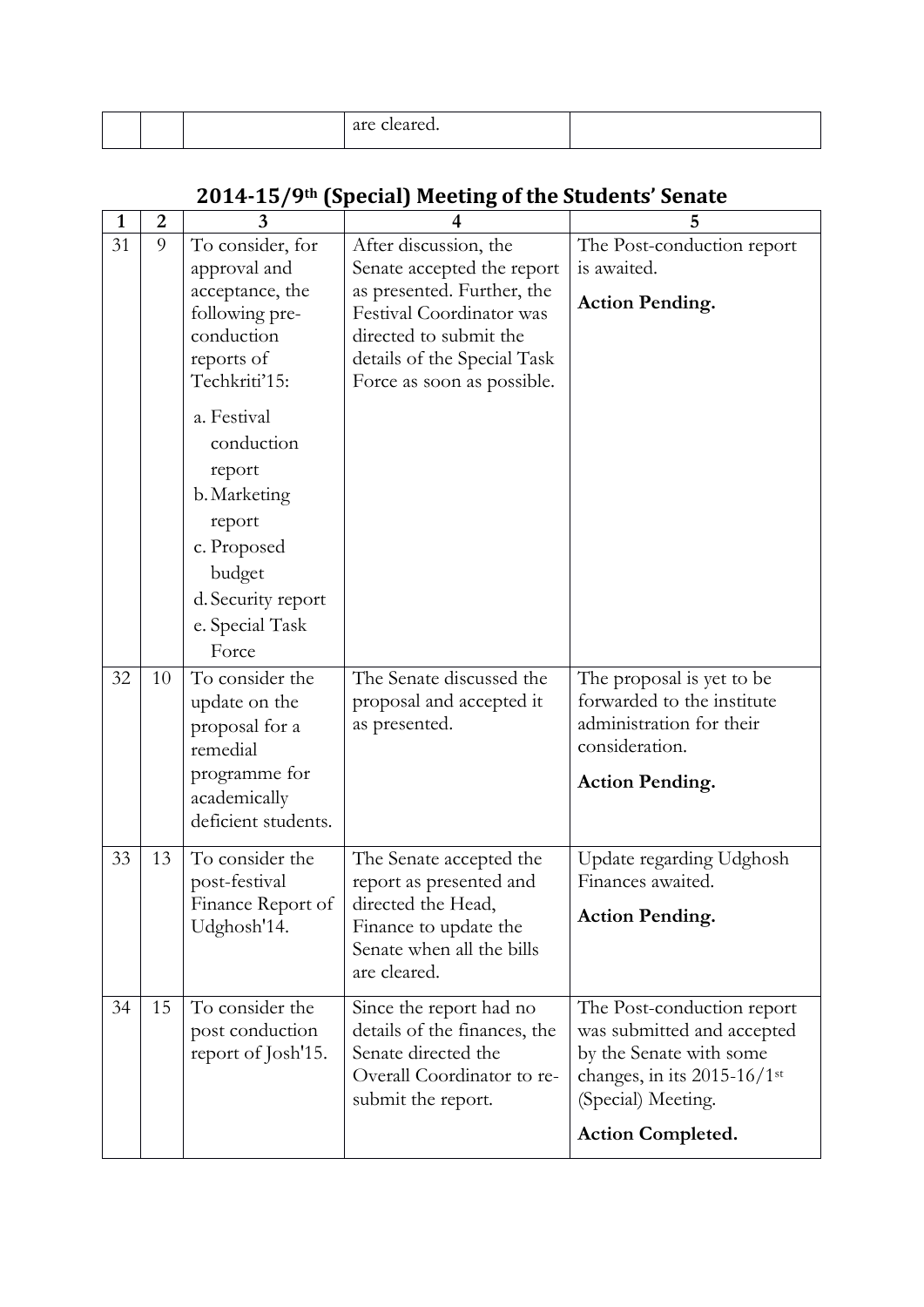| S1.            | Item           | <b>Title</b>                                                                                                                   | Decision of the Senate                                                                                                                                                                                                                                                   | <b>Action Taken by the</b>                                                                                                                                                                                                                                      |
|----------------|----------------|--------------------------------------------------------------------------------------------------------------------------------|--------------------------------------------------------------------------------------------------------------------------------------------------------------------------------------------------------------------------------------------------------------------------|-----------------------------------------------------------------------------------------------------------------------------------------------------------------------------------------------------------------------------------------------------------------|
| N <sub>0</sub> | No.            |                                                                                                                                | and the responsible<br>Functionary                                                                                                                                                                                                                                       | referred Functionary                                                                                                                                                                                                                                            |
| $\mathbf{1}$   | $\overline{2}$ | $\overline{3}$                                                                                                                 |                                                                                                                                                                                                                                                                          | 5                                                                                                                                                                                                                                                               |
| 35             | 13             | To consider the<br>proposal for<br>increasing the<br>number of<br>books available<br>in the reserved<br>section of<br>Library. | The Senate decided to<br>constitute an ad-hoc<br>committee whose<br>mandate shall be to look<br>into the need for<br>increasing the number of<br>books available in the<br>reserved section of the<br>Library and to come up<br>with a solution for the<br>same.         | The committee was<br>constituted (vide Minutes<br>of the 2015-16/1st<br>Meeting) with the following<br>members:<br>• Richa Agarwal (Chair)<br>· Sagar Rastogi<br>Aditya Raj Somani<br><b>Gauray Seth</b><br>The report of the<br>committee is awaited.          |
| 36             | 15             | To consider the<br>issue pertaining<br>to the selection<br>process of<br>Associate<br>Deans.                                   | The Senate felt that the<br>opinion of the students<br>should be considered<br>during the selection<br>process of Associate<br>Deans. It directed the<br>President, Students'<br>Gymkhana to take up this<br>issue with the Director &<br>Patron, Students'<br>Gymkhana. | <b>Action Pending.</b><br>Update from the President,<br>Students' Gymkhana is<br>awaited.<br><b>Action Pending.</b>                                                                                                                                             |
| 37             | 21             | To consider the<br>proposal for an<br>Intra-campus<br>mini-bus<br>service.                                                     | The Senate felt the need<br>for an Intra campus bus<br>service and accepted the<br>proposal in principle,<br>deciding to constitute an<br>ad-hoc committee to<br>formulate the details of<br>the proposal.                                                               | The committee was<br>constituted (vide Minutes<br>of the 2015-16/1st<br>Meeting) with the following<br>members:<br>Samyak Jain (Chair)<br>$\bullet$<br>Harpreet Singh<br>$\bullet$<br>• Jitendra Katiyar<br>Gautam Pratap Singh<br>$\bullet$<br>Abhimanyu Yadav |

#### **2015-16/1st Meeting of the Students' Senate**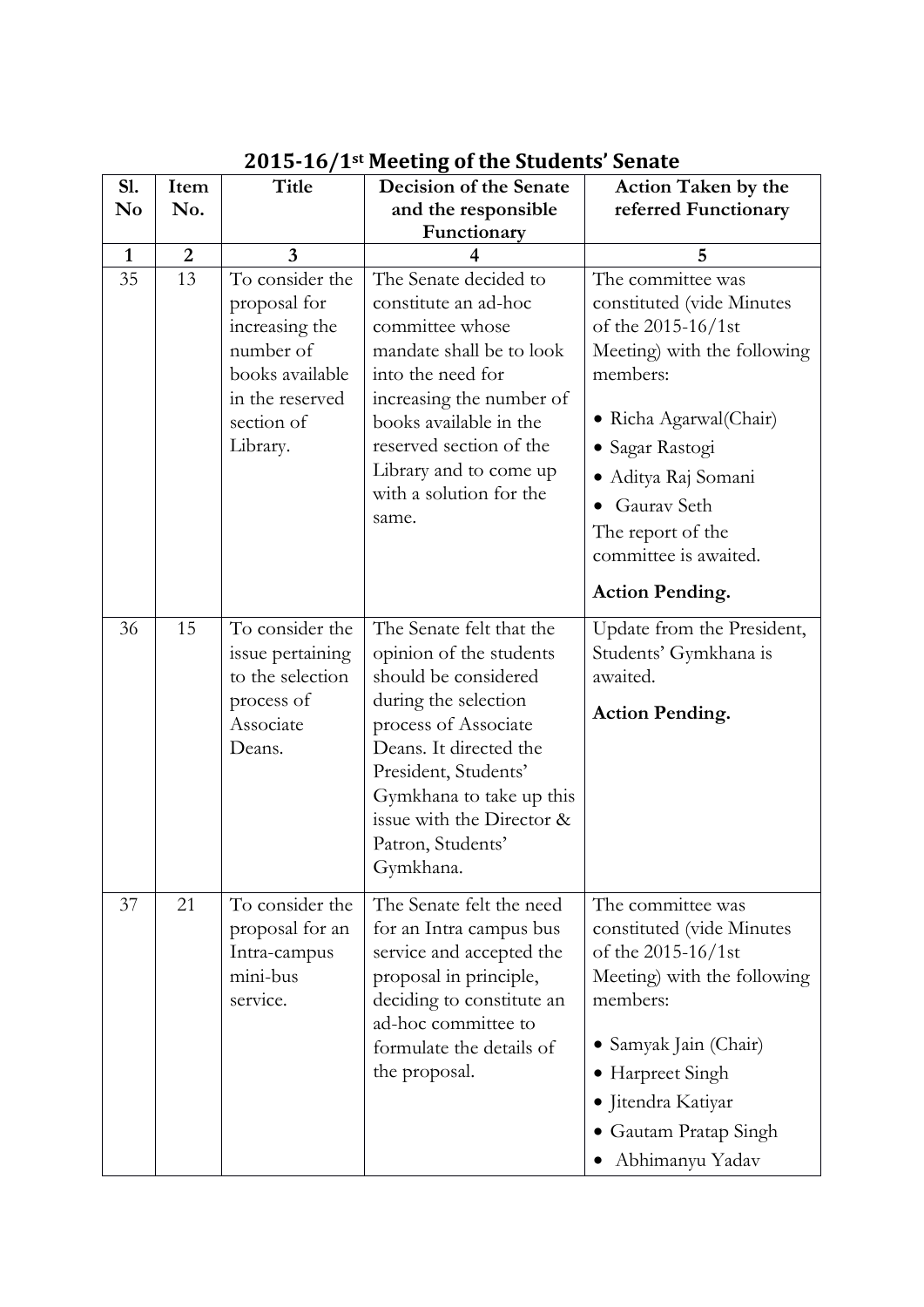|  |  | The report of the<br>committee is awaited. |
|--|--|--------------------------------------------|
|  |  | <b>Action Pending.</b>                     |

# **2015-16/1st (Special) Meeting of the Students' Senate**

| $\mathbf{1}$ | $\overline{2}$ | 3                                                                                                                                        | 4                                                                                                                                                                                                                                                                                                                                                                         | 5                                                              |
|--------------|----------------|------------------------------------------------------------------------------------------------------------------------------------------|---------------------------------------------------------------------------------------------------------------------------------------------------------------------------------------------------------------------------------------------------------------------------------------------------------------------------------------------------------------------------|----------------------------------------------------------------|
| 38           | 11             | To consider the<br>resignation of a<br>Students' Senate<br>Nominee from<br>the Senate<br><b>Education Policy</b><br>Committee<br>(SEPC). | The Senate accepted the<br>resignation and the<br>recommendation of the<br>nominations committee to<br>appoint Mr. Shubham<br>Atreja (12689) for this<br>post, and directed the<br>Chairperson to submit a<br>letter to the Chairman,<br>Senate & Director<br>regarding the same.                                                                                         | <b>Action Pending.</b>                                         |
| 39           | 18             | To consider the<br>post conduction<br>report of General<br>Championship                                                                  | The Senate discussed the<br>report and the<br>recommendations, one of<br>which to review the<br>implementation of<br>providing funds to the<br>pools for the General<br>Championship. After due<br>deliberation, the Senate<br>decided to refer this item<br>to the COSHA to suggest<br>any changes in the system.                                                        | Update from the COSHA is<br>awaited.<br><b>Action Pending.</b> |
| 40           | 20             | To consider the<br>proposed names<br>for the faculty<br>members of the<br>Festival Advisory<br>Committee<br>(Udghosh).                   | The President, Students'<br>Gymkhana pointed out<br>that the Festival<br>Coordinators of<br>Udghosh'15 had started<br>working with their<br>Festival Chairman without<br>informing the Senate. The<br>Senators raised concerns<br>over this conduct of the<br>Festival Coordinators and<br>after much discussion,<br>directed them to submit<br>an apology in writing and | <b>Action Pending.</b>                                         |